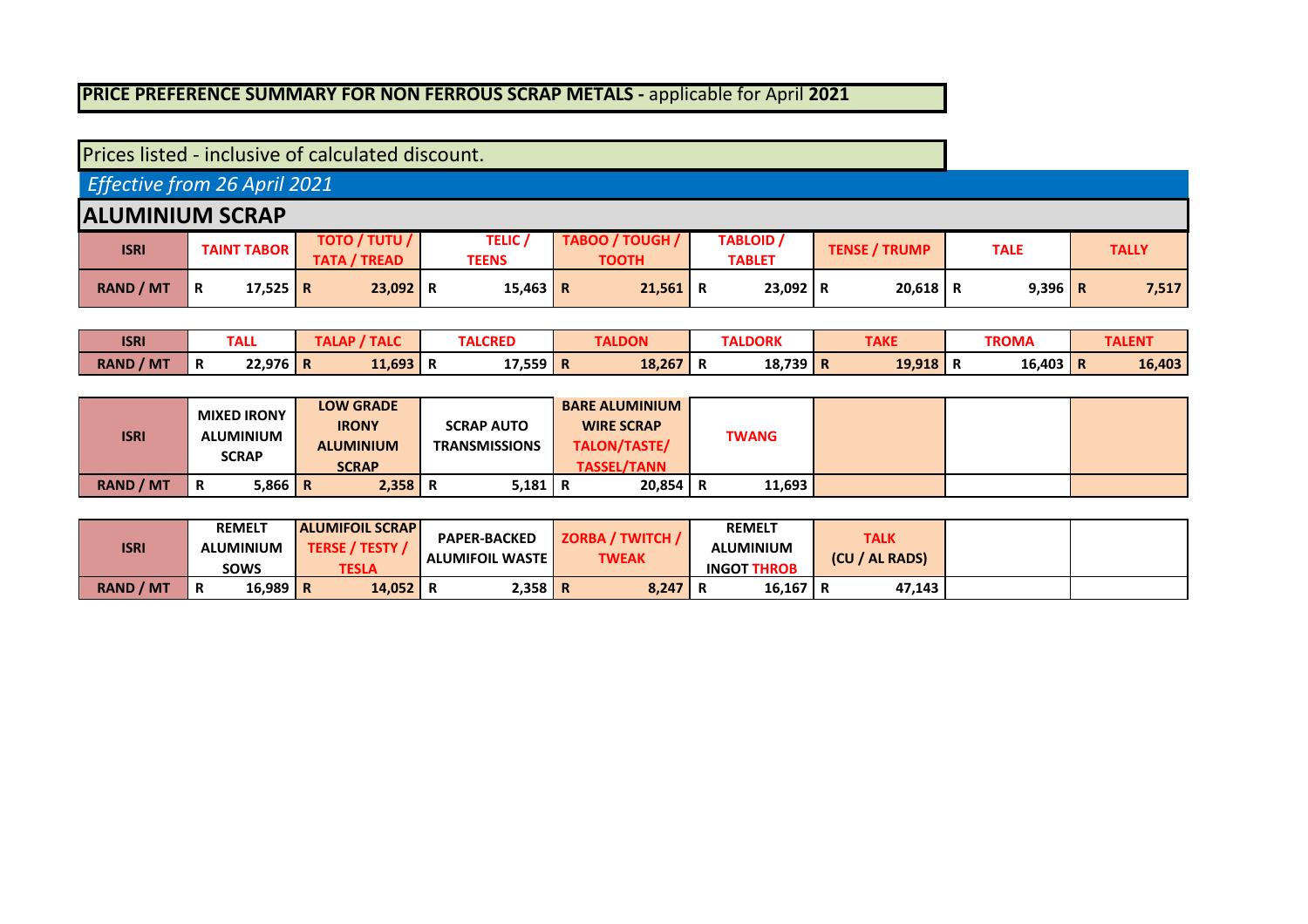| <b>COPPER SCRAP</b> |                                            |                                                 |                                          |                                         |                                                   |                        |                                              |                                  |
|---------------------|--------------------------------------------|-------------------------------------------------|------------------------------------------|-----------------------------------------|---------------------------------------------------|------------------------|----------------------------------------------|----------------------------------|
| <b>ISRI</b>         | No 1 Heavy<br><b>Copper Scrap</b><br>Candy | No 2 Scrap Copper<br><b>Cliff</b>               | No 2 Scrap Copper<br><b>Birch/Cliff</b>  | <b>Beryllium Copper</b><br><b>Scrap</b> | Light Copper Scrap <mark> </mark><br><b>Dream</b> | <b>Copper Turnings</b> | No 1 Barebright<br><b>Copper Wire Barley</b> | No 1 Copper Wire<br><b>Berry</b> |
| <b>RAND / MT</b>    | 112,739 R<br>R                             | 101,829                                         | Available on<br>request                  | 84,858 R<br>$\mathsf{R}$                | $90,919$ R                                        | $90,919$ R             | 116,376 R                                    | 112,739                          |
| <b>ISRI</b>         | No 2 Copper<br><b>Wire Birch</b>           | <b>No 1 Copper Wire</b><br><b>Nodules Clove</b> | No 2 Copper Wire<br><b>Nodules Cobra</b> | Cocoa                                   | <b>SOUDRONIC</b><br><b>COPPER</b>                 |                        |                                              |                                  |
| <b>RAND / MT</b>    | $105,466$ R<br>R                           | 116,376 R                                       | $105,466$ R                              | $103,041$ R                             | 111,527                                           |                        |                                              |                                  |

| <b>ICUPRO</b>    | <b>J - NICKEL SCRAP</b> |       |   |       |       |       |       |       |
|------------------|-------------------------|-------|---|-------|-------|-------|-------|-------|
| <b>ISRI</b>      | <b>DAUNT</b>            |       |   |       |       |       |       |       |
| <b>RAND / MT</b> | $\mathbf R$             | #REF! | n | #REF! | #REF! | #REF! | #REF! | #REF! |

| <b>SCRAP BRASS AND BRONZE</b> |              |                                                           |                                             |                                         |                                               |                                                               |                              |
|-------------------------------|--------------|-----------------------------------------------------------|---------------------------------------------|-----------------------------------------|-----------------------------------------------|---------------------------------------------------------------|------------------------------|
| <b>ISRI</b>                   | <b>DRINK</b> | <b>REFINERY BRASS IRED BRASS SOLIDS -</b><br><b>EBONY</b> | <b>RED BRASS</b><br><b>TURNINGS - ENERV</b> | <b>OLD YELLOW</b><br><b>BRASS HONEY</b> | LABEL / LACE /<br>LAKE / LAMB /<br>LARK/PALES | <b>YELLOW BRASS</b><br><b>TURNINGS NOMADL</b><br><b>NOBLE</b> | 60/40 SOLIDS<br><b>NOBLE</b> |
| <b>RAND / MT</b>              | $66,674$ R   | 96,980                                                    | 72,735 R                                    | 72,735 R                                | 84,858 R                                      | $54,551$ R                                                    | 73,947                       |

| <b>ISRI</b>      |                | <b>CAND F</b><br><b>I METALS GRAPE I</b> | <b>CLEAN AUTO</b><br><b>RADIATORS -</b><br><b>OCEAN</b> | <b>NICKEL SILVER</b><br><b>TURNINGS - NIECE  </b> | <b>PARCH</b> | <b>NICKEL SILVER</b><br><b>SOLIDS MALIC</b> | <b>BRASS SHAVINGS</b><br><b>NIGHT</b> |  |
|------------------|----------------|------------------------------------------|---------------------------------------------------------|---------------------------------------------------|--------------|---------------------------------------------|---------------------------------------|--|
| <b>RAND / MT</b> | $\overline{R}$ | 78,796 R                                 | $60,613$ R                                              | $65,462$ R                                        | 78,796       | $99,405$ R                                  | 71,523                                |  |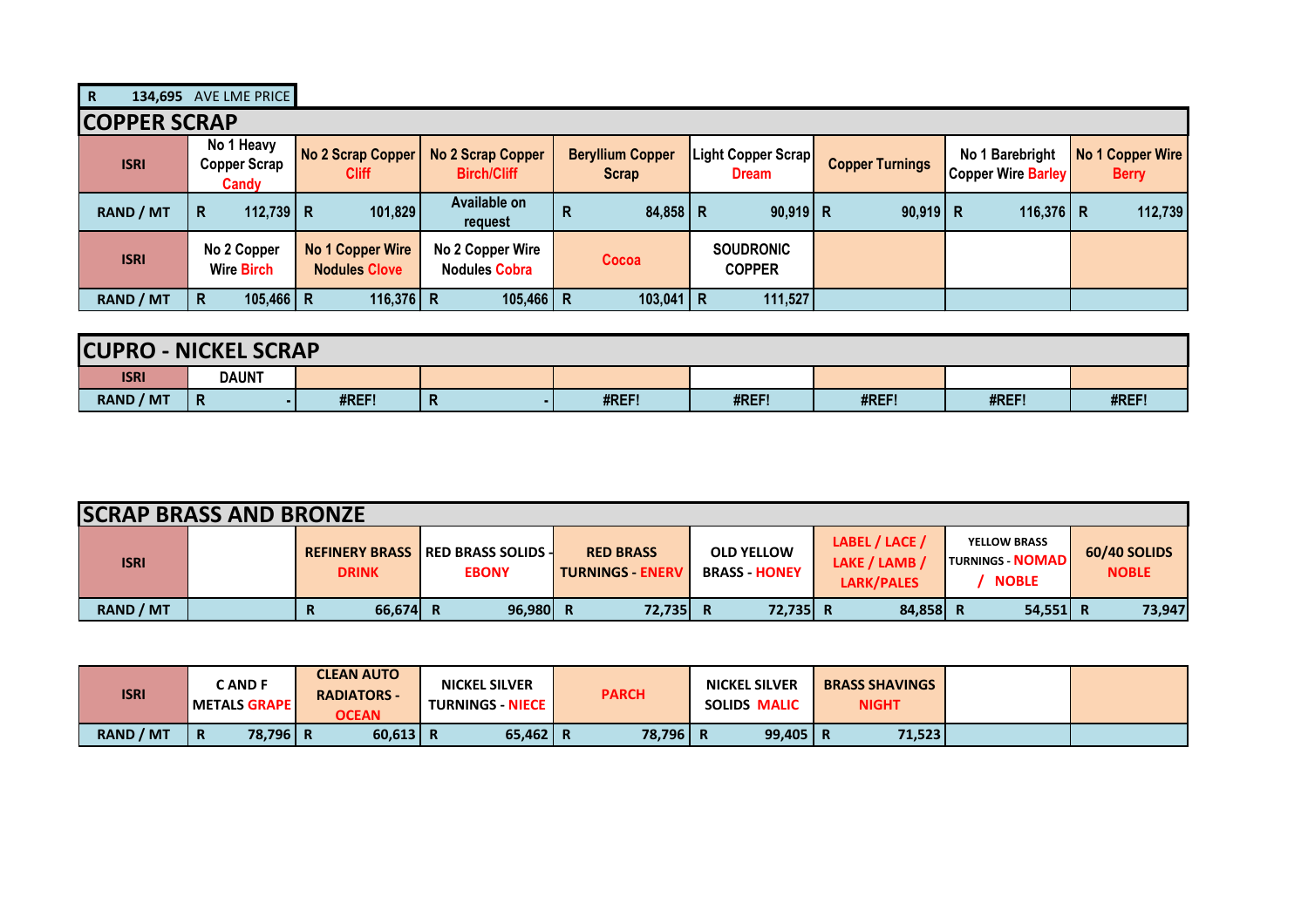| <b>EXOTIC METALS</b> |                                |          |    |                                                         |    |                                  |    |                  |                      |       |  |
|----------------------|--------------------------------|----------|----|---------------------------------------------------------|----|----------------------------------|----|------------------|----------------------|-------|--|
| <b>ISRI</b>          | <b>CADMIUM</b><br><b>SCRAP</b> |          |    | <b>LANTIMONY SCRAPL TANTALUM SCRAP IMANGANESE SCRAP</b> |    | <b>GERMANIUM</b><br><b>SCRAP</b> |    | I VANADIUM SCRAP | <b>GALLIUM SCRAP</b> |       |  |
| <b>RAND / KG</b>     | R                              | $18$   R | 66 | 609 R<br>n                                              | 13 | 5,634                            | -R | 127              | R                    | 2,772 |  |

| <b>ISRI</b>      |   | <b>INDIUM SCRAPI</b> | NIOBIUM/<br><b>COLUMBIUM</b><br><b>SCRAP</b> | ZIRCONIUM/<br><b>HAFNIUM SCRAP</b> |          | <b>MOLYBDENUM</b><br><b>SCRAP</b> |  |  |
|------------------|---|----------------------|----------------------------------------------|------------------------------------|----------|-----------------------------------|--|--|
| <b>RAND / KG</b> | R | $5,820$ R            | $238$ R                                      | n                                  | m<br>TV. | 242                               |  |  |

| <b>ZINC SCRAP</b> |   |                                                       |                                                          |                                                |                                                                 |                         |  |  |
|-------------------|---|-------------------------------------------------------|----------------------------------------------------------|------------------------------------------------|-----------------------------------------------------------------|-------------------------|--|--|
| <b>ISRI</b>       |   | <b>OLD MIXED</b><br><b>ZINC SCRAP</b><br><b>SCORE</b> | <b>OLD ZINC DIE</b><br><b>CAST SCRAP</b><br><b>SAVES</b> | <b>NEW ZINC DIE CAST</b><br><b>SCRAP SCABS</b> | <b>NEW PLATED ZINC</b><br><b>DIE CAST SCRAP</b><br><b>SCOPE</b> | <b>ZINC DROSS SHELF</b> |  |  |
| <b>RAND / MT</b>  | R | $20,718$ R                                            | $22,317$ R                                               | $25,474$ R                                     | 23,899                                                          | 14,348                  |  |  |

| <b>LEAD SCRAP</b> |                                         |                                                            |                                                                |                                            |                                   |  |  |  |  |  |  |
|-------------------|-----------------------------------------|------------------------------------------------------------|----------------------------------------------------------------|--------------------------------------------|-----------------------------------|--|--|--|--|--|--|
| <b>ISRI</b>       | <b>MIXED SCRAP</b><br><b>LEAD RADIO</b> | <b>SCRAP LEAD</b><br><b>BATTERY PLATES</b><br><b>RAILS</b> | <b>DRAIN LEAD ACID</b><br><b>BATTERY SCRAP</b><br><b>RAINS</b> | <b>LEAD COVERED</b><br><b>CABLES RELAY</b> | <b>SCRAP LEAD</b><br><b>RAKES</b> |  |  |  |  |  |  |
| <b>RAND / MT</b>  | 16,798 R<br>R                           | $13,455$ R                                                 | $8,862$ R                                                      | $45,379$ R                                 | 17,910                            |  |  |  |  |  |  |

| <b>IMAGNESIUM SCRAP</b> |                             |                                                     |           |            |                                       |  |  |  |  |  |  |  |
|-------------------------|-----------------------------|-----------------------------------------------------|-----------|------------|---------------------------------------|--|--|--|--|--|--|--|
| <b>ISRI</b>             | <b>OLD</b><br><b>WALNUT</b> | <b>TURNINGS</b><br><b>MAGNESIUM</b><br><b>WORLD</b> |           |            | <b>ENGRAVER PLATES</b><br><b>WINE</b> |  |  |  |  |  |  |  |
| <b>RAND / MT</b>        | 15,849   R<br>R             |                                                     | $4,528$ R | $20,377$ R | 18,113                                |  |  |  |  |  |  |  |

| <b>TIN SCRAP</b> |                  |   |                    |  |                     |                        |                    |  |              |  |  |  |  |
|------------------|------------------|---|--------------------|--|---------------------|------------------------|--------------------|--|--------------|--|--|--|--|
|                  |                  |   | <b>BLOCK TIN</b>   |  | <b>PEWTER SCRAP</b> | <b>HIGH TIN BABITT</b> |                    |  |              |  |  |  |  |
|                  | <b>ISRI</b>      |   | <b>SCRAP RANCH</b> |  | <b>RANKS</b>        |                        | <b>SCRAP RAVES</b> |  | <b>DROSS</b> |  |  |  |  |
|                  | <b>RAND / MT</b> | R | $284,381$ R        |  | $221,172$ R         |                        | $205,380$ R        |  | 63,201.21    |  |  |  |  |